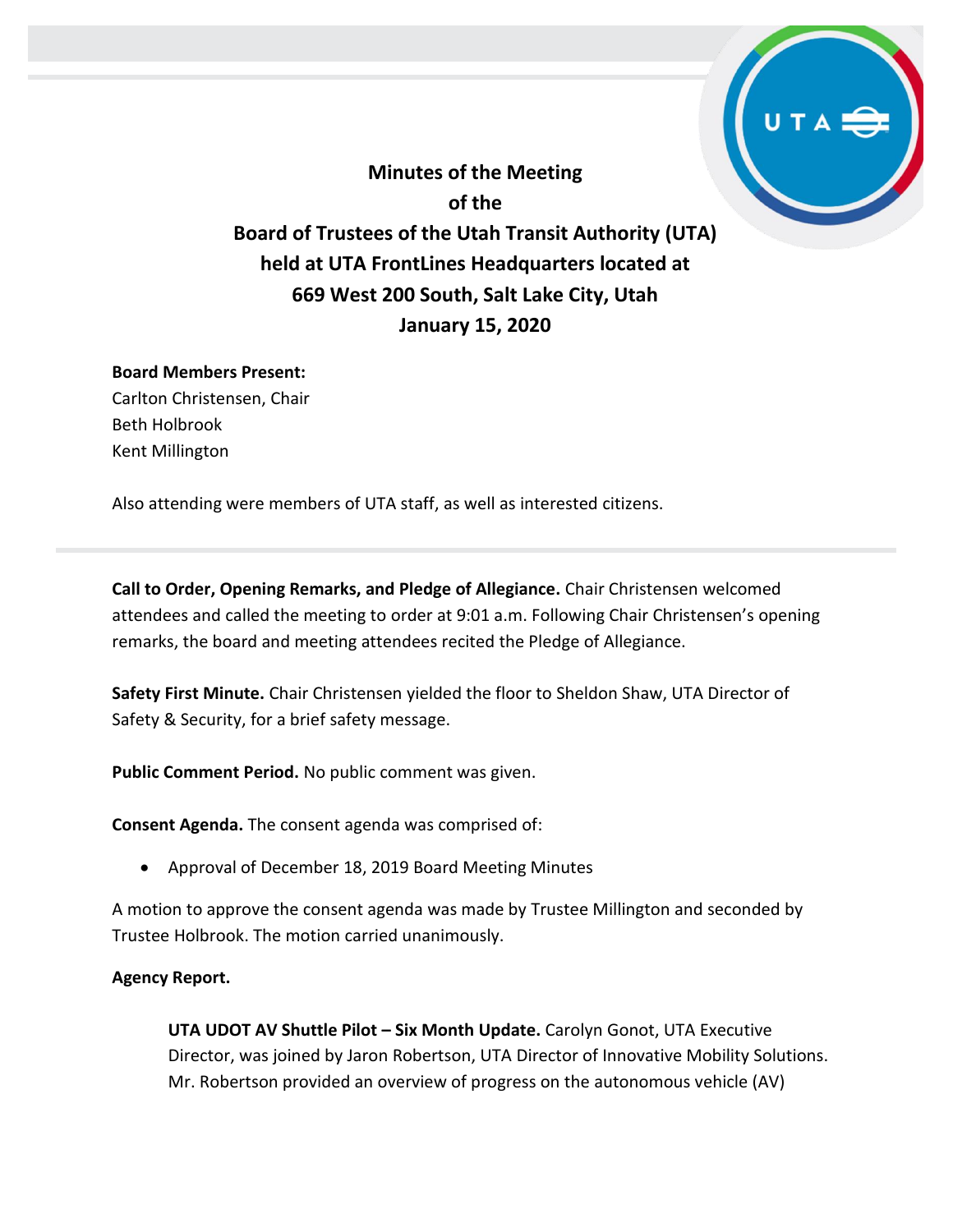shuttle pilot, including key metrics; successes, challenges, and opportunities; takeaways; and plans for a phase 2 pilot.

Discussion ensued. Questions on software updates and potential phase 2 sites were posed by the board and answered by staff.

Trustee Holbrook requested notice of dates and locations of future deployments.

**R2020-01-01 Resolution Authorizing the Execution of Modification Number 1 to a Federal Aid Grant Agreement with the Utah Department of Transportation to Provide Funding for the Springville Sharp/Tintic Railroad Connection Project.** Mary DeLoretto, UTA Acting Chief Service Development Officer, provided background on the Springville Sharp/Tintic railroad connection and described the various funding sources identified in the grant agreement. Discussion ensued. Questions on UTA's contribution were posed by the board and answered by Ms. DeLoretto.

A motion to approve R2020-01-01 was made by Trustee Millington and seconded by Trustee Holbrook. The motion carried unanimously, with aye votes from Trustee Millington, Trustee Holbrook, and Chair Christensen.

**R2020-01-02 Resolution Authorizing Issuance of a Notice to Proceed Under a Construction Manager/General Contractor Contract for TIGER First/Last Mile Connection Program of Projects for 2020.** Ms. DeLoretto was joined by Heather Bening, UTA Project Manager II. Ms. DeLoretto summarized the resolution, which authorizes phase 2 construction services amendments to the TIGER first/last mile connection program of projects. The amendments include eleven projects slated for construction in 2020. Discussion ensued. Questions on the overall project, total dollar amount for 2020, and strategy for communicating upgrades to local communities were posed by the board and answered by staff.

Chair Christensen suggested posting signage at the project sites to draw attention to the improvements.

Ms. DeLoretto committed to providing the board with an update on the TIGER first/last mile connection projects at a future meeting.

A motion to approve R2020-01-02 was made by Trustee Holbrook and seconded by Trustee Millington. The motion carried unanimously, with aye votes from Trustee Holbrook, Trustee Millington, and Chair Christensen.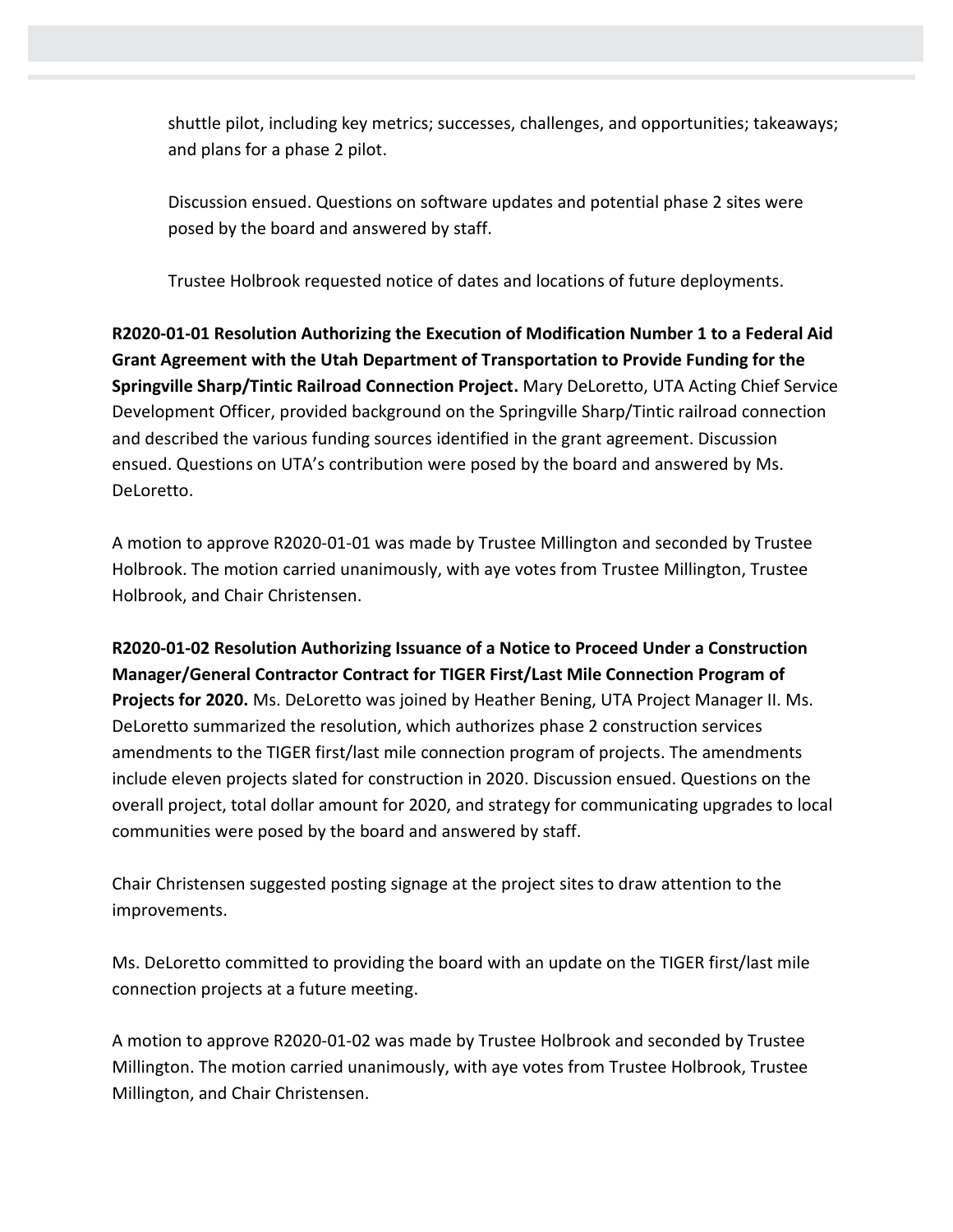**Contracts, Disbursements, and Grants.**

**Contract: GREENbike Sponsorship Agreement (GREENbike).** Nichol Bourdeaux, UTA Chief Communications & Marketing Officer, summarized the agreement, which formalizes UTA's working relationship with GREENbike for the next five years. Discussion ensued. A question on sponsored site usage was posed by the board and answered by staff.

A motion to approve the contract was made by Trustee Millington and seconded by Trustee Holbrook. The motion carried unanimously.

**Contract: Operator Uniforms (Skaggs Companies Inc.).** Eddy Cumins, UTA Chief Operating Officer, explained the contract, which provides operator uniforms and accessories. Discussion ensued. A question on the process for replacing uniforms was posed by the board and answered by staff.

A motion to approve the contract was made by Trustee Holbrook and seconded by Trustee Millington. The motion carried unanimously.

**Revenue Contract: Paratransit Vehicle Lease and Service Agreement (Work Activity Center).** Mr. Cumins described the contract, which allows the Work Activity Center to lease nine fully depreciated paratransit vans from UTA to provide transportation options to individuals with disabilities. Discussion ensued. Questions on the Work Activity Center locations, type of vehicles, donation or disposal of returned lease vehicles, maintenance needs on leased vehicles, and potential for extending performance of vehicles that are at the end of their useful lives were posed by the board and answered by staff.

A motion to approve the revenue contract was made by Trustee Millington and seconded by Trustee Holbrook. The motion carried unanimously.

**Pre-Procurement.** Todd Mills, UTA Sr. Supply Chain Manager, was joined by Brian Brooks, UTA Assistant Manager of Commuter Rail Vehicle Maintenance. Mr. Mills indicated the agency intends to procure the following service:

• Warm Springs Facility Paint Booth Installation

Discussion ensued. Questions on previous use of the paint booth, anticipated future usage, time required for painting vehicles, and timetable for procurement and installation were posed by the board and answered by staff.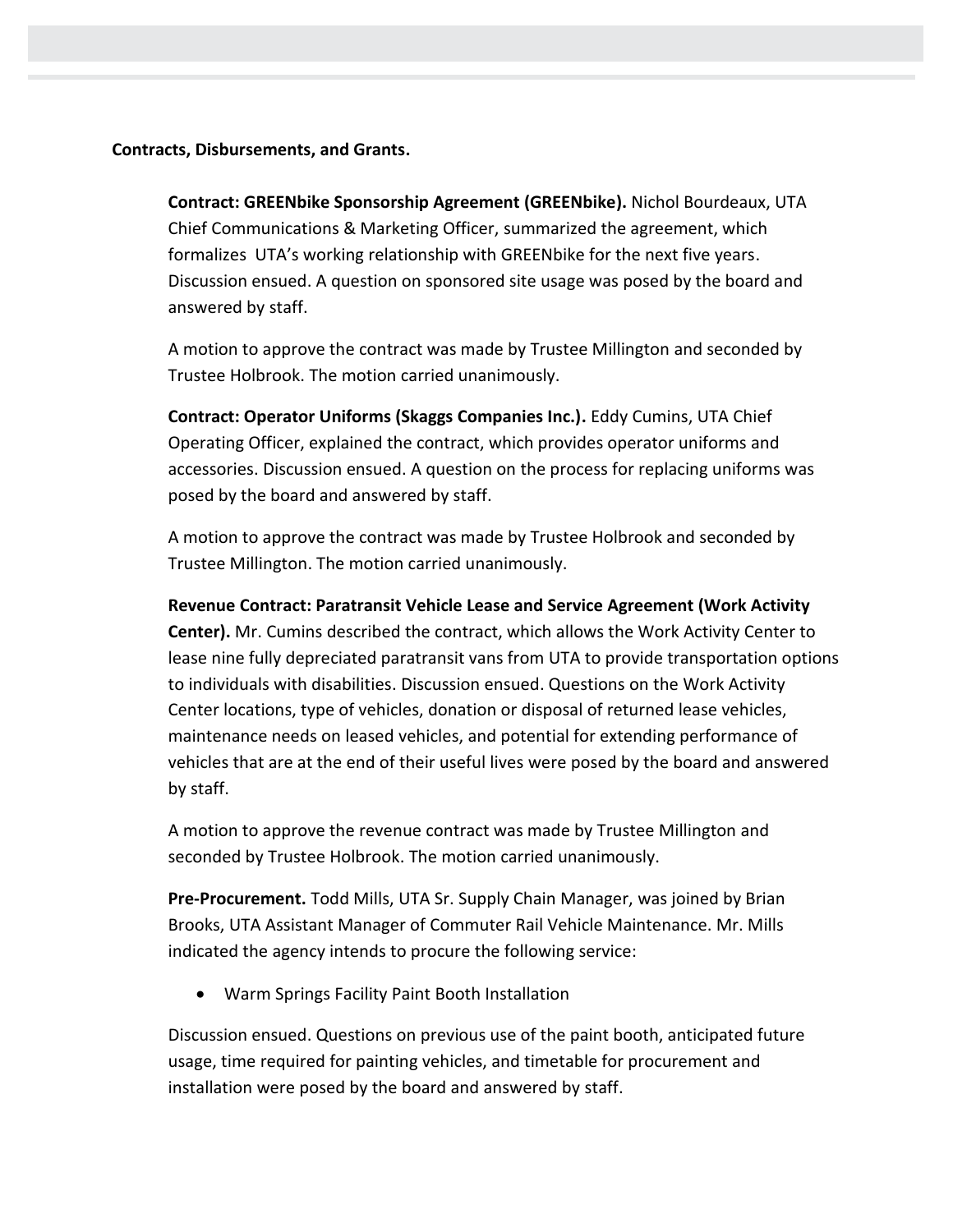**Service and Fare Approvals.**

**Sponsored Fare Agreement for Trip Reduction Program/Free Fare Days (Division of Air Quality).** Monica Morton, UTA Fares Director, was joined by Representative Joel Briscoe from the Utah House of Representatives; Mark Berger with the Division of Air Quality; and Andrea Packer, UTA Communications Director. Ms. Morton explained the fare agreement, which provides up to seven free fare days to specified riders on designated poor air quality days. She noted the free fare days are funded through legislation. Discussion ensued. Questions on Division of Air Quality forecasts and air quality thresholds for free fare days were posed by the board and answered by staff and guests.

Chair Christensen invited Representative Briscoe to address the board.

A motion to approve the sponsored fare agreement was made by Trustee Holbrook and seconded by Trustee Millington. The motion carried unanimously.

**Complimentary Fare for 2020 Legislative Staff.** Ms. Morton described the complimentary fare, which provides 50 passes to part-time legislative staff to travel to and from the Utah State Capitol during the 2020 legislative session. Discussion ensued. A question on the pass quantity was posed by the board and answered by staff.

A motion to approve the complimentary fare was made by Trustee Millington and seconded by Trustee Holbrook. The motion carried unanimously.

**Complimentary Fare for Tumbleweeds Film Festival (Utah Film Center).** Ms. Morton was joined by Ms. Packer. They detailed the complimentary fare, which provides ticketas-fare passes to attendees of the Tumbleweeds Film Festival. Discussion ensued. Questions on the festival site and dates were posed by the board and answered by staff.

A motion to approve the complimentary fare was made by Trustee Holbrook and seconded by Trustee Millington. The motion carried unanimously.

Chair Christensen called for a break at 10:09 a.m.

The meeting resumed at 10:18 a.m.

## **Discussion Items.**

**Low Income Fare Pilot Program.** Ms. Morton was joined by James Yapias with Salt Lake City School District. Ms. Morton delivered a presentation describing the purpose and structure of the pilot. She then provided recommendations for key elements of the program. Discussion ensued. Questions on the possibility of including government human service agencies in the program, not limiting non-profit participation to 501(c)3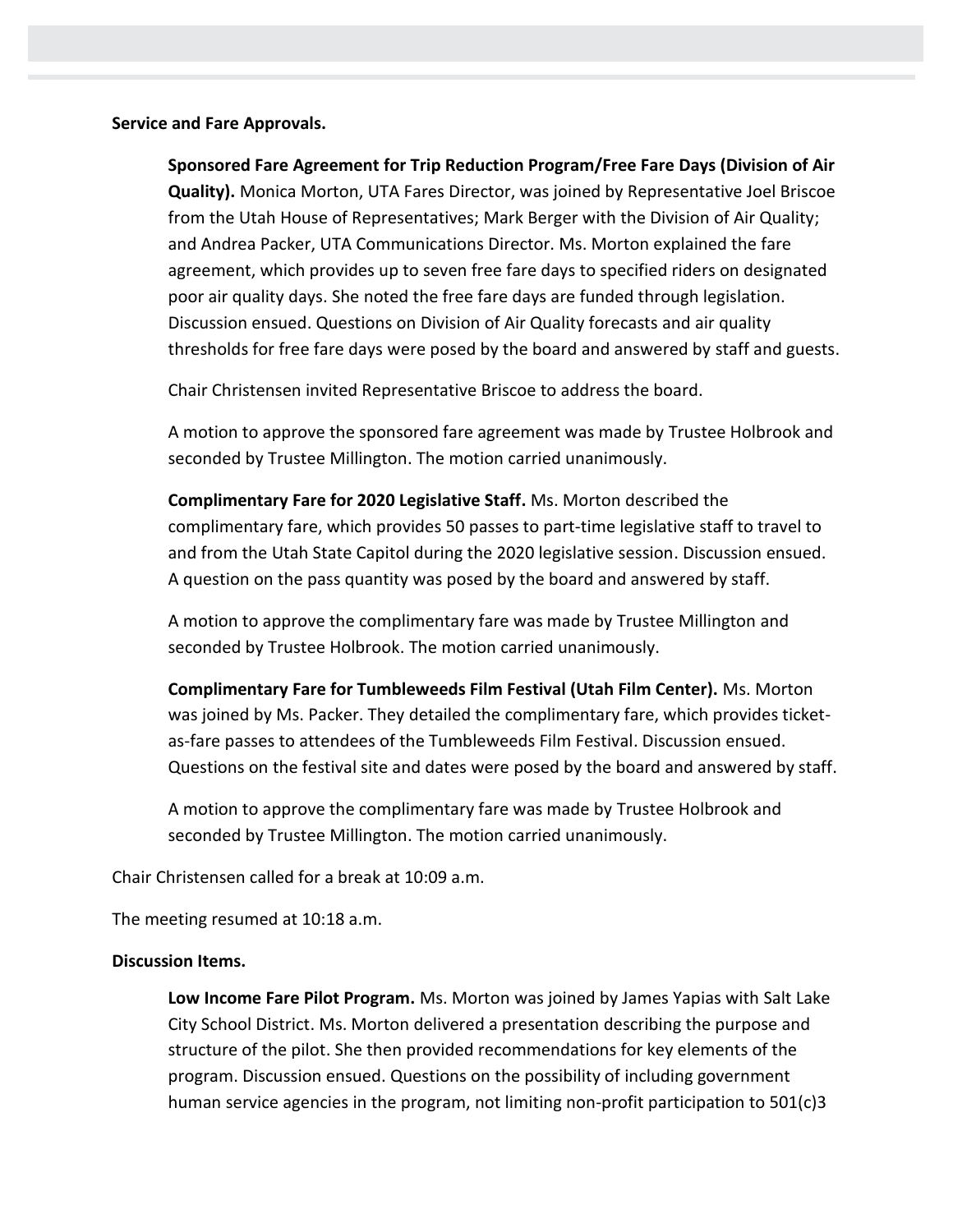organizations, impacts of pass distribution on various agency budgets, communications strategy for the pilot, inclusion of schools as human services organizations, and caps on number of pilot participants were posed by the board and answered by Ms. Morton.

The board recommended the following parameters for the pilot:

- Authorize a 75% discount for low income passes
- Approve the fare products as presented, with discounts applying to regular service (i.e., all service except FrontRunner, express, ski, or paratransit service)
- Acknowledge that FrontRunner service can be accommodated through the issuance of FAREPAY media if needed
- Include government human service agencies
- Include low income non-profit human service providers, typically (but not limited to) 501(c)3 organizations
- Allow each participating organization to determine their own criteria for low income designation for pass distribution purposes
- Implement by the end of January 2020 and continue through June 2021
- Implement a marketing plan to promote the pilot program
- The Executive Director will provide periodic progress updates to the Board of **Trustees**

A motion to approve the low income fare pilot program with the identified parameters to begin in January 2020 and end in June 2021 was made by Trustee Millington and seconded by Trustee Holbrook. The motion carried unanimously.

**UTA Long Range Plan Process.** Ms. DeLoretto was joined by Alex Beim, UTA Strategic Planner III. Mr. Beim reported on the current state of UTA's long range plan, as well as the plan objectives, development process, and timeline. Discussion ensued. Questions on aligning strategic plans with long range plans, how plans are used for relationship building with communities, and impact of UTA's plan on local plans were posed by the board and answered by staff.

Chair Christensen recommended establishing a process for bringing short term plans to the board for adoption and integration into the long range plan.

Ms. Gonot suggested updating the strategic plan before the middle of 2020.

## **Other Business.**